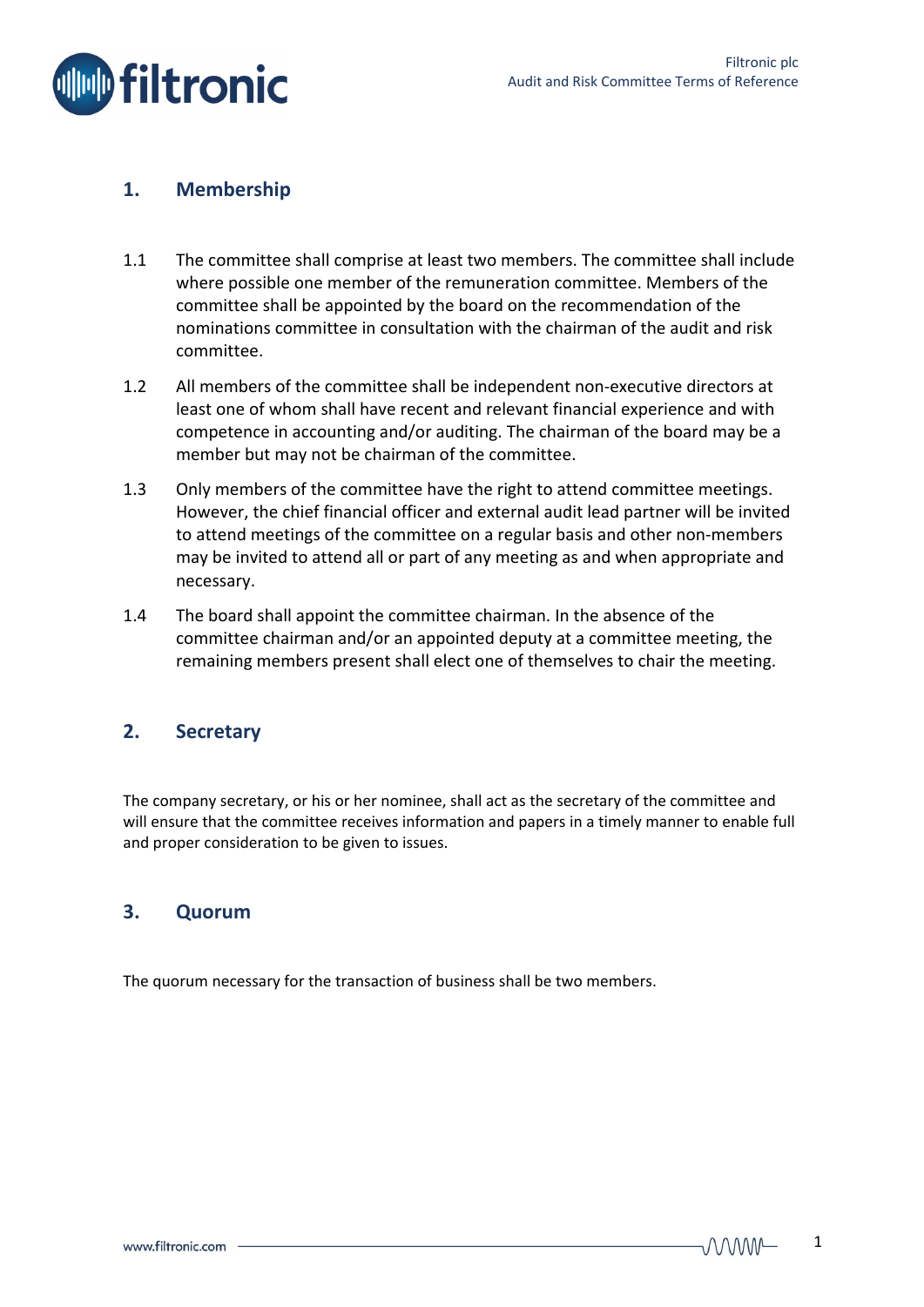

# **4. Frequency of meetings**

- 4.1 The committee shall meet at least four times a year at appropriate intervals in the financial reporting and audit cycle and otherwise as required.
- 4.2 Outside of the formal meeting programme, the committee chairman, and to a lesser extent the other committee member, will maintain a dialogue with key individuals involved in the company's governance, including the board chairman, the chief executive, the chief financial officer and the external audit lead partner.

## **5. Notice of meetings**

- 5.1 Meetings of the committee shall be convened by the secretary of the committee at the request of any of its members or at the request of the external audit lead partner if they consider it necessary.
- 5.2 Unless otherwise agreed by the committee, notice of each meeting confirming the venue, time and date together with an agenda of items to be discussed, shall be forwarded to each member of the committee no later than five working days before the date of the meeting. Supporting papers shall be sent if practicable to committee members at the same time.
- 5.3 Notices, agendas and supporting papers can be sent in electronic form where the recipient has agreed to receive documents in such a way.

# **6. Minutes of meetings**

- 6.1 The secretary shall minute the proceedings and decisions of all meetings of the committee, including recording the names of those present and in attendance.
- 6.2 Draft minutes of committee meetings shall be agreed with the committee chairman and then circulated promptly to all members of the committee, unless it would be inappropriate to do so in the opinion of the committee chairman.

# **7. Annual general meeting**

The committee chairman should attend the annual general meeting to answer shareholder questions.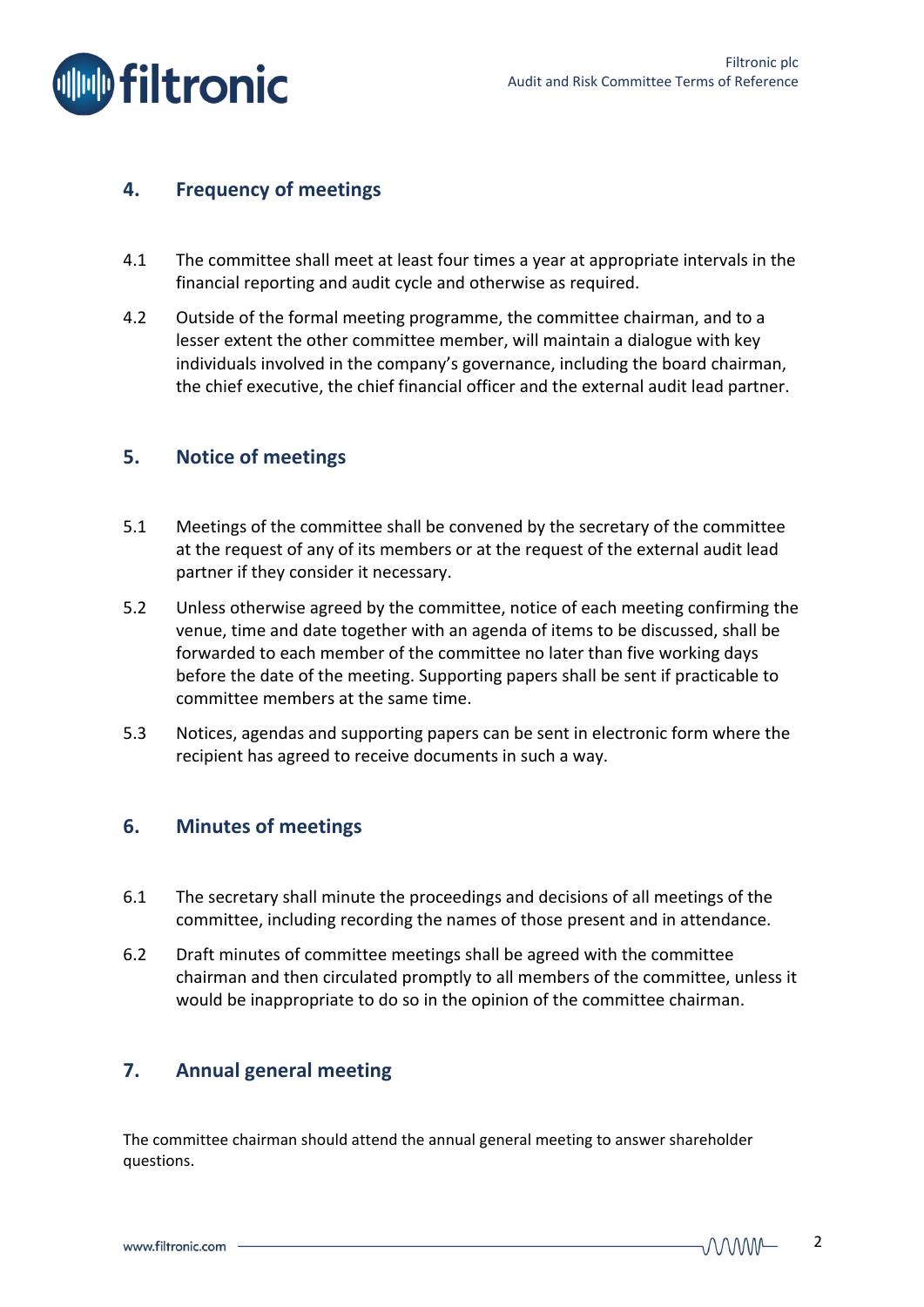

## **8. Duties**

The committee should have oversight of the group and, unless required otherwise by regulation, carry out the duties below for the parent company, major subsidiary undertakings and the group as a whole.

### **8.1 Financial reporting**

- 8.1.1 The committee shall monitor the integrity of the financial statements of the company, including its annual and half‐yearly reports, preliminary announcements and any other formal statements relating to its financial performance, and review and report to the board on significant financial reporting issues and judgements which those statements contain having regard to matters communicated to it by the auditor.
- 8.1.2 In particular, the committee shall review and challenge where necessary:
	- 8.1.2.1 the application of significant accounting policies and any changes to them;
	- 8.1.2.2 the methods used to account for significant or unusual transactions where different approaches are possible;
	- 8.1.2.3 whether the company has adopted appropriate accounting policies and made appropriate estimates and judgements, taking into account the external auditor's views on the financial statements; and
	- 8.1.2.4 all material information presented with the financial statements, including the strategic report and the corporate governance statements relating to the audit and to risk management.
- 8.1.3 The committee shall review any other statements requiring board approval which contain financial information first, where to carry out a review prior to board approval would be practicable and consistent with any prompt reporting requirements under any law or regulation including the Listing Rules or Disclosure Guidance and Transparency Rules sourcebook.
- 8.1.4 Where the committee is not satisfied with any aspect of the proposed financial reporting by the company, it shall report its views to the board.

### **8.2 Narrative reporting**

Where requested by the board, the committee should review the content of the annual report and accounts and advise the board on whether, taken as a whole, it is fair, balanced and understandable and provides the information necessary for shareholders to assess the company's performance, business model and strategy and whether it informs the board's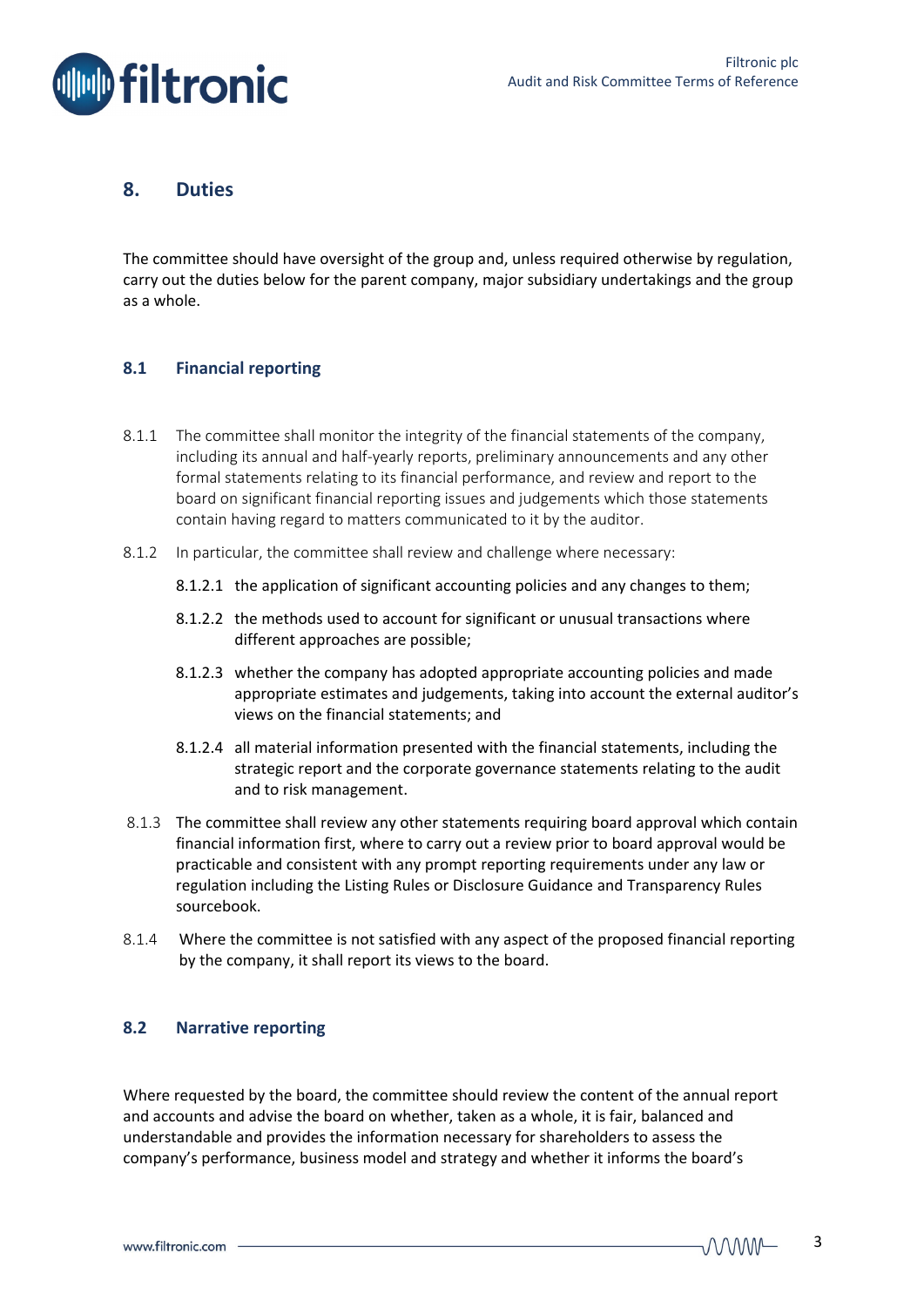



statement in the annual report on these matters as is required under the relevant corporate governance code.

### **8.3 Internal controls and risk management systems**

The committee shall:

- 8.3.1 keep under review (a) the company's internal financial controls systems that identify, assess, manage and monitor financial risks, and other internal control and risk management systems; and (b) the company's risk register with a view to (i) ensuring the risk register is complete, appropriate and up to date; (ii) ensuring adequate processes are in place to detect new or emerging risks; (iii) reviewing risk exposures and any changes to the status of risks in the risk register; (iv) reviewing risk management assessment and processes; (v) reviewing risk mitigation measures and the appropriateness of responses to risks; (vi) reporting its findings to the board; and
- 8.3.2 review and approve the statements to be included in the annual report concerning internal control, risk management and the viability statement.

#### **8.4 Compliance, whistleblowing and fraud**

The committee shall:

- 8.4.1 review the adequacy and security of the company's arrangements for its employees and contractors to raise concerns, in confidence, about possible wrongdoing in financial reporting or other matters. The committee shall ensure that these arrangements allow proportionate and independent investigation of such matters and appropriate follow up action;
- 8.4.2 review the company's procedures for detecting fraud;
- 8.4.3 review the company's systems and controls for the prevention of bribery and receive reports on non‐compliance;

 $MMM -$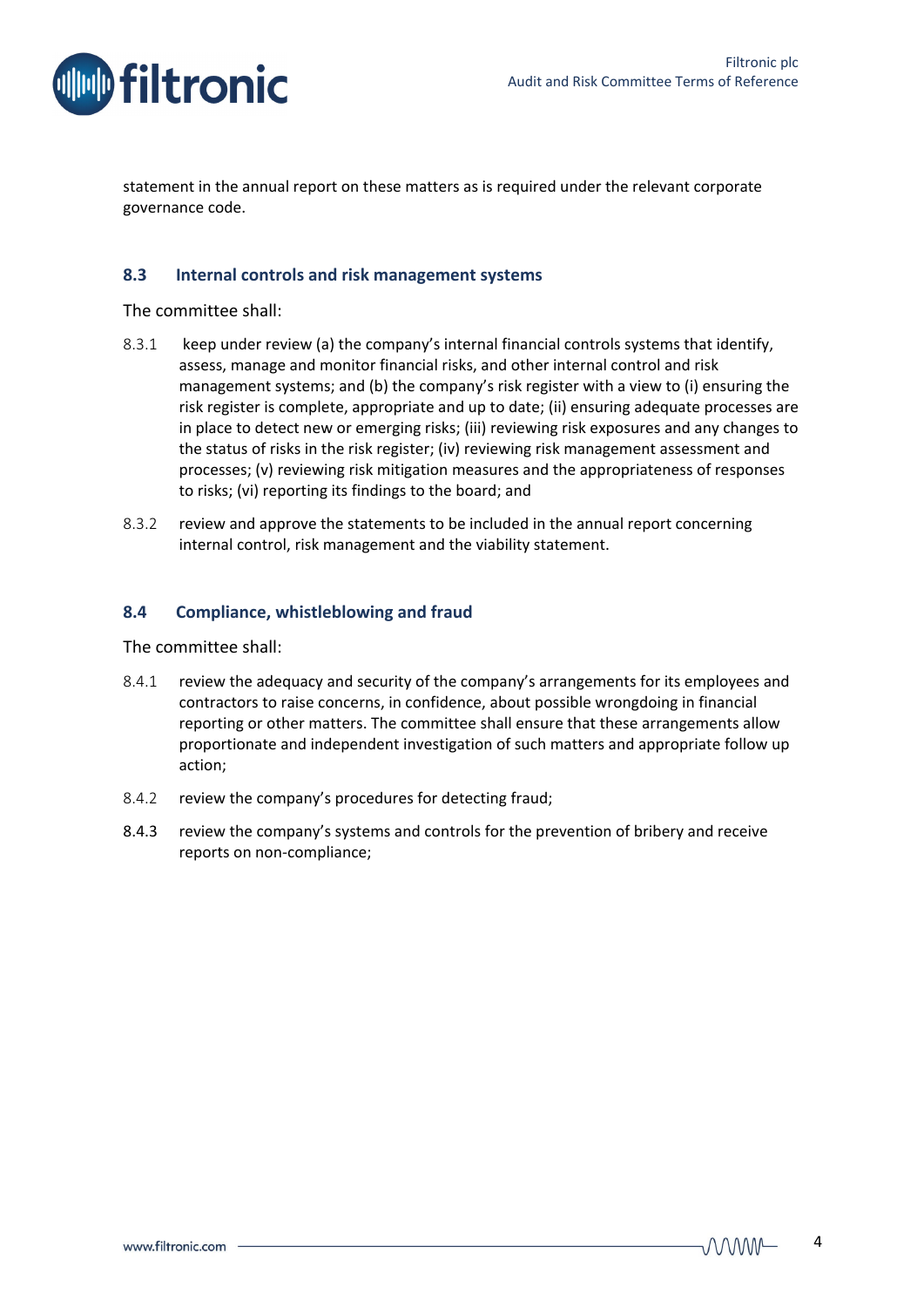

#### **8.5 Internal audit**

The committee shall:

- 8.5.1 consider annually the need for an internal audit department, having regard to the size and complexity of the company's operations;
- 8.5.2 where no internal audit department is in place, consider annually the appropriate scope for an outsourced programme of internal audit work and select an appropriate independent provider of internal audit services to carry out this scope;
- 8.5.3 review all internal audit reports addressed to the committee;
- 8.5.4 review and monitor management's responsiveness to the findings and recommendations of the work carried out;
- 8.5.5 meet the internal auditor and/or provider of internal audit services at least once a year, without management being present, to discuss their remit and any issues arising from the internal audits carried out;
- 8.5.6 ensure the internal auditor and/or provider of internal audit services has direct access to the board chairman and to the committee chairman, providing independence from the executive and accountability to the committee;
- 8.5.7 carry out an annual assessment of the effectiveness of the internal audit procedures carried out during the year and as part of this assessment:
- 8.5.7.1 meet with the head of internal audit and/or the provider of internal audit services without the presence of management to discuss the effectiveness of the function;
- 8.5.7.2 review and assess the annual internal audit workplan;
- 8.5.7.3 receive a report on the results of the internal audit's work where an internal audit is carried out;
- 8.5.7.4 determine whether it is satisfied that the quality, experience and expertise of internal audit is appropriate for the business; and
- 8.5.7.5 review the actions taken by management to implement the recommendations of internal audit reports;
- 8.5.8 Monitor and assess the role and effectiveness of internal audit work in the overall context of the company's risk management system and the work of compliance, finance and the external auditor.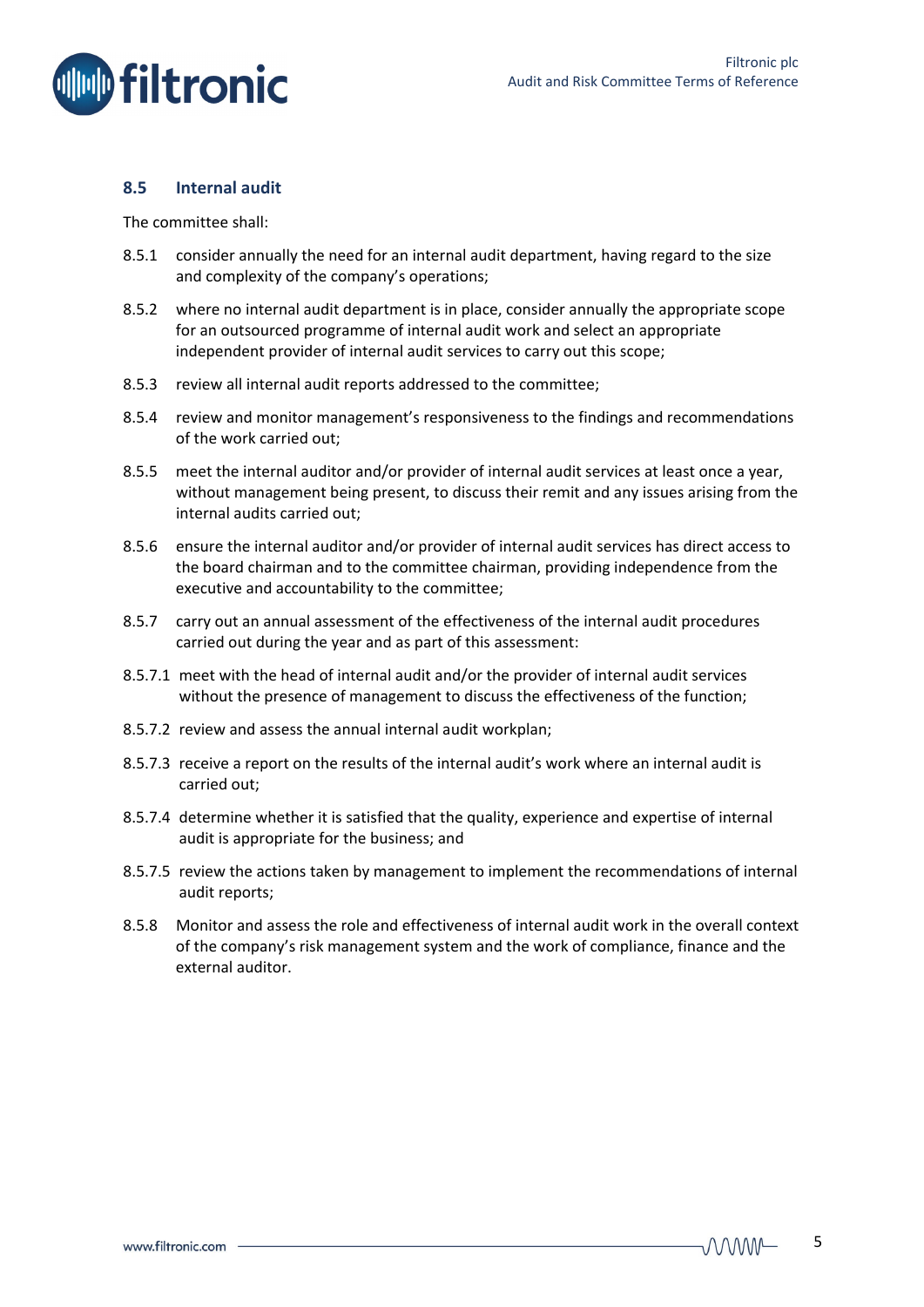

### **8.6 External audit**

The committee shall:

- 8.6.1 consider and make recommendations to the board, to be put to shareholders for approval at the annual general meeting, in relation to the appointment, re‐appointment and removal of the company's external auditor;
- 8.6.2 develop and oversee the selection procedure for the appointment of the audit firm, ensuring that all tendering firms have access to all necessary information and individuals during the tendering process;
- 8.6.3 if an external auditor resigns, investigate the issues leading to this and decide whether any action is required;
- 8.6.4 oversee the relationship with the external auditor. In this context the committee shall:
	- 8.6.4.1 approve their remuneration, including both fees for audit and non-audit services, and ensure that the level of fees is appropriate to enable an effective and highquality audit to be conducted; and
	- 8.6.4.2 approve their terms of engagement, including any engagement letter issued at the start of each audit and the scope of the audit;
- 8.6.5 assess annually the external auditor's independence and objectivity, taking into account relevant UK law, regulation, the Ethical Standard and other professional requirements and the group's relationship with the auditor as a whole, including any threats to the auditor's independence and the safeguards applied to mitigate those threats including the provision of any non‐audit services;
- 8.6.6 satisfy itself that there are no relationships between the auditor and the company (other than in the ordinary course of business) which could adversely affect the auditor's independence and objectivity;
- 8.6.7 agree with the board a policy on the employment of former employees of the company's auditor, taking into account the Ethical Standard and legal requirements, and monitor the application of this policy;
- 8.6.8 monitor the auditor's processes for maintaining independence, its compliance with relevant UK law, regulation, other professional requirements and the Ethical Standard, including the guidance on the rotation of audit partner and staff;
- 8.6.9 monitor the level of fees paid by the company to the external auditor compared to the overall fee income of the firm, office and partner and assess these in the context of relevant legal, professional and regulatory requirements, guidance and the Ethical Standard;
- 8.6.10 assess annually the qualifications, expertise and resources, and independence of the external auditor and the effectiveness of the external audit process, which shall include a report from the external auditor on their own internal quality procedures;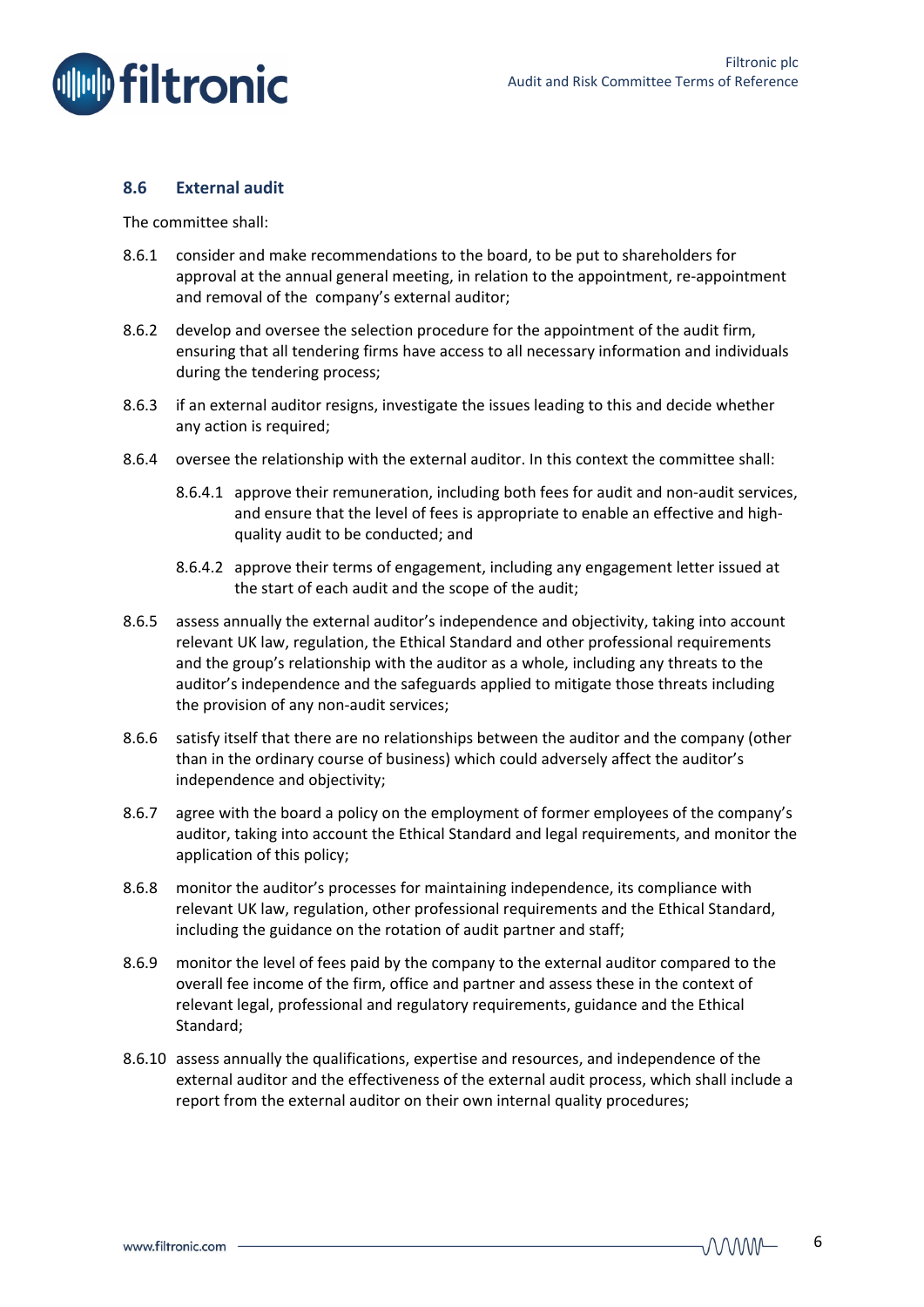

- 8.6.11 seek to ensure coordination of the external audit with the activities of the internal audit function;
- 8.6.12 evaluate the risks to the quality and effectiveness of the financial reporting process in the light of the external auditor's communications with the committee;
- 8.6.13 develop and recommend to the board the company's formal policy on the provision of non‐ audit services by the auditor, including approval of non‐audit services by the committee and specifying the types of non‐audit service to be pre‐approved, and assessment of whether non‐audit services have a direct or material effect on the audited financial statements. The policy should include consideration of the following matters:
	- 8.6.13.1 threats to the independence and objectivity of the external auditor and any safeguards in place;
	- 8.6.13.2 the nature of the non-audit services;
	- 8.6.13.3 whether the external audit firm is the most suitable supplier of the non‐audit service;
	- 8.6.13.4 the fees for the non‐audit services, both individually and in aggregate, relative to the audit fee; and
	- 8.6.13.5 the criteria governing compensation;
- 8.6.14 meet regularly with the external auditor (including once at the planning stage before the audit and once after the audit at the reporting stage) and, at least once a year, meet with the external auditor without management being present, to discuss the auditor's remit and any issues arising from the audit;
- 8.6.15 discuss with the external auditor the factors that could affect audit quality and review and approve the annual audit plan, ensuring it is consistent with the scope of the audit engagement, having regard to the seniority, expertise and experience of the audit team;
- 8.6.16 review the findings of the audit with the external auditor. This shall include but not be limited to the following:
	- 8.6.16.1 a discussion of any major issues which arose during the audit;
	- 8.6.16.2 the auditor's explanation of how the risks to audit quality were addressed;
	- 8.6.16.3 key accounting and audit judgements;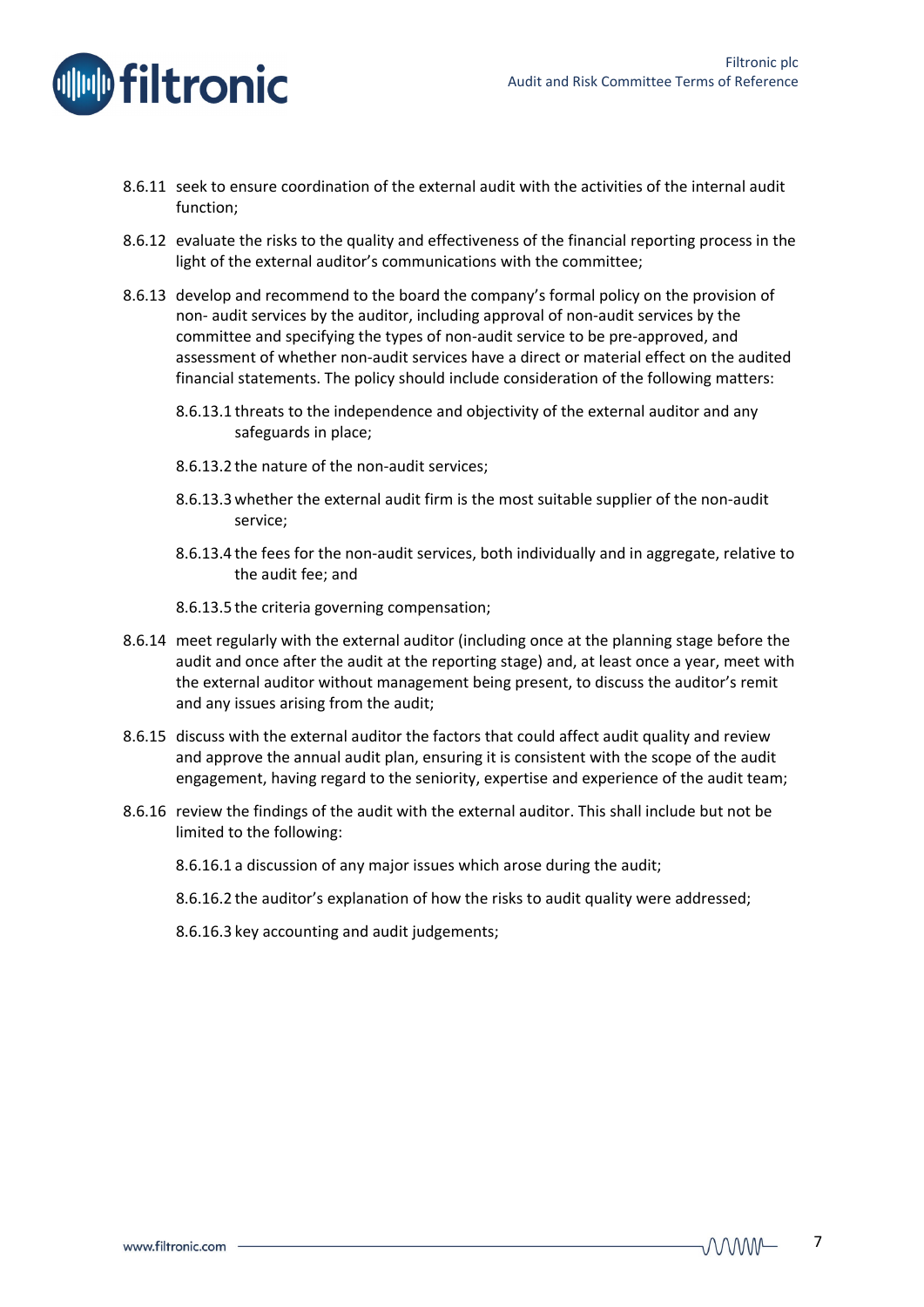



- 8.6.17 the auditor's view of their interactions with senior management; and
- 8.6.18 levels of errors identified during the audit;
- 8.6.19 review any representation letter(s) requested by the external auditor before they are signed by management;
- 8.6.20 review the management letter and management's response to the auditor's findings and recommendations; and
- 8.6.21 review the effectiveness of the audit process, including an assessment of the quality of the audit, the handling of key judgements by the auditor, and the auditor's response to questions from the committee.

### **9. Reporting responsibilities**

- 9.1 The committee chairman shall report formally to the board on its proceedings after each meeting on all matters within its duties and responsibilities and shall also formally report to the board on how it has discharged its responsibilities. This report shall include:
- 9.1.1 the significant issues that it considered in relation to the financial statements (required under paragraph 8.1.1) and how these were addressed;
- 9.1.2 its assessment of the effectiveness of the external audit process (required under paragraph 8.6.10), the approach taken to the appointment or reappointment of the external auditor, length of tenure of audit firm, when a tender was last conducted and advance notice of any retendering plans; and
- 9.1.3 any other issues on which the board has requested the committee's opinion.
- 9.2 The committee shall make whatever recommendations to the board it deems appropriate on any area within its remit where action or improvement is needed.
- 9.3 The committee shall compile a report on its activities to be included in the company's annual report. The report should include an explanation of how the committee has addressed the effectiveness of the external audit process; the significant issues that the committee considered in relation to the financial statements and how these issues were addressed, having regard to matters communicated to it by the auditor; and all other information requirements set out in the Code.
- 9.4 In compiling the reports referred to in 9.1 and 9.3, the committee should exercise judgement in deciding which of the issues it considers in relation to the financial statements are significant but should include at least those matters that have informed the board's assessment of whether the company is a going concern and the inputs to the board's viability statement. The report to shareholders need not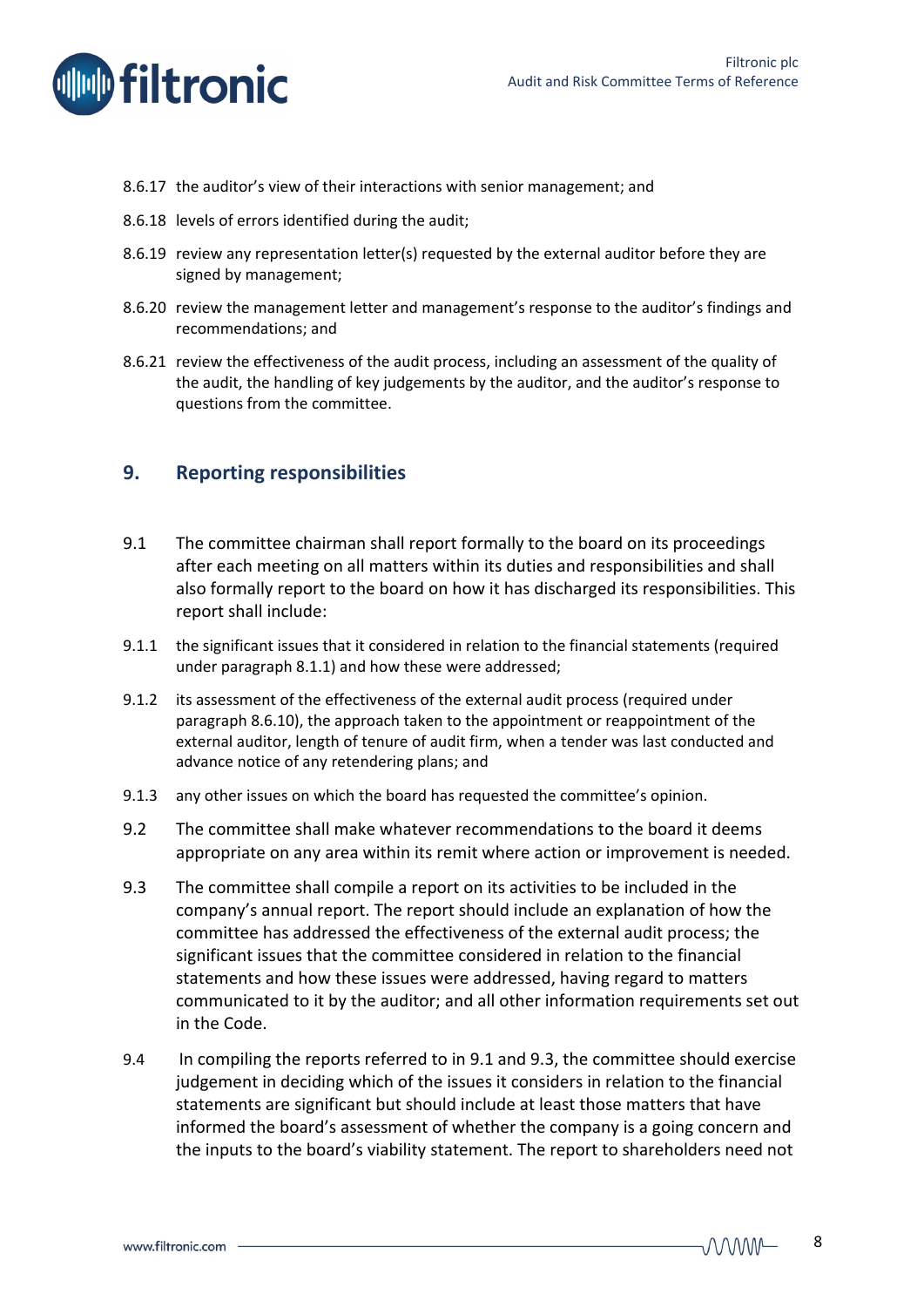

repeat information disclosed elsewhere in the annual report and accounts but could provide cross‐references to that information.

### **10. Other matters**

The committee shall:

- 10.1 have access to sufficient resources in order to carry out its duties, including access to the company secretariat for assistance as required;
- 10.2 be provided with appropriate and timely training, both in the form of an induction programme for new members and on an ongoing basis for all members;
- 10.3 give due consideration to relevant laws and regulations, the provisions of the relevant corporate governance code and the requirements of the Listing Rules, Prospectus Rules and Disclosure Guidance and Transparency Rules Sourcebook and any other applicable rules, as appropriate;
- 10.4 be responsible for coordination of the internal and external auditors;
- 10.5 oversee any investigation of activities which are within its terms of reference;
- 10.6 work and liaise as necessary with all other board committees, taking particular account of the impact of risk management and internal controls being delegated to different committees; and
- 10.7 arrange for periodic reviews of its own performance and, at least annually, and review its constitution and terms of reference, at least every three years, to ensure it is operating at maximum effectiveness and recommend any changes it considers necessary to the board.